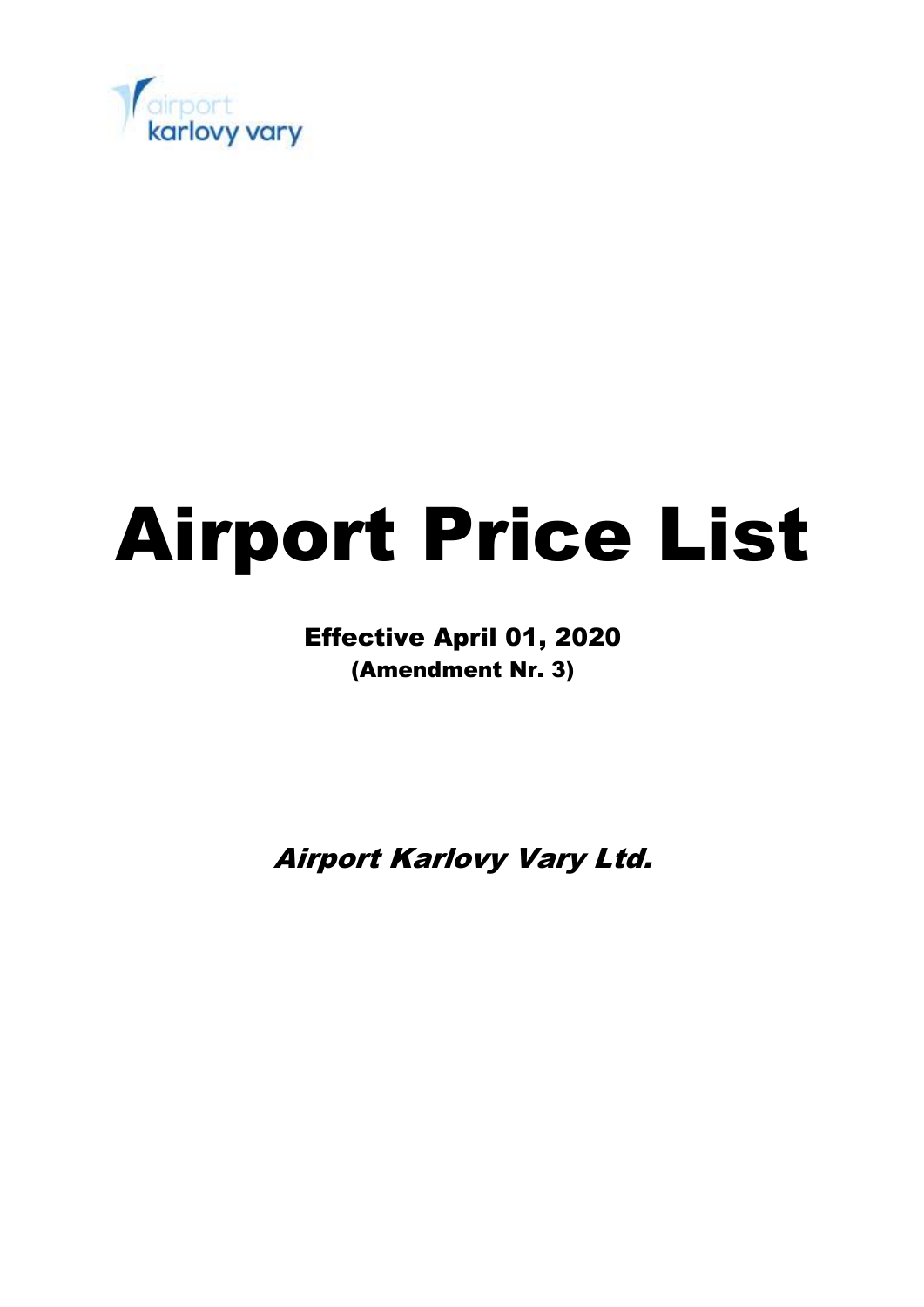

# **TABLE OF CONTENTS**

| 1            |  |
|--------------|--|
| 1.1          |  |
| $\mathbf{2}$ |  |
| 2.1          |  |
| 2.2          |  |
| 2.3          |  |
| 2.4          |  |
| 2.5          |  |
| 3            |  |
| 3.1          |  |
| 3.2          |  |
| 3.2.1        |  |
| 3.2.2        |  |
| 3.2.4        |  |
| 3.2.5        |  |
|              |  |
| 4            |  |
| 5            |  |
| 5.1          |  |
| 5.2          |  |
| 5.3          |  |
| 6            |  |
| 6.1          |  |
| 6.2          |  |
| 6.3          |  |
| 6.4          |  |
| 6.5          |  |
|              |  |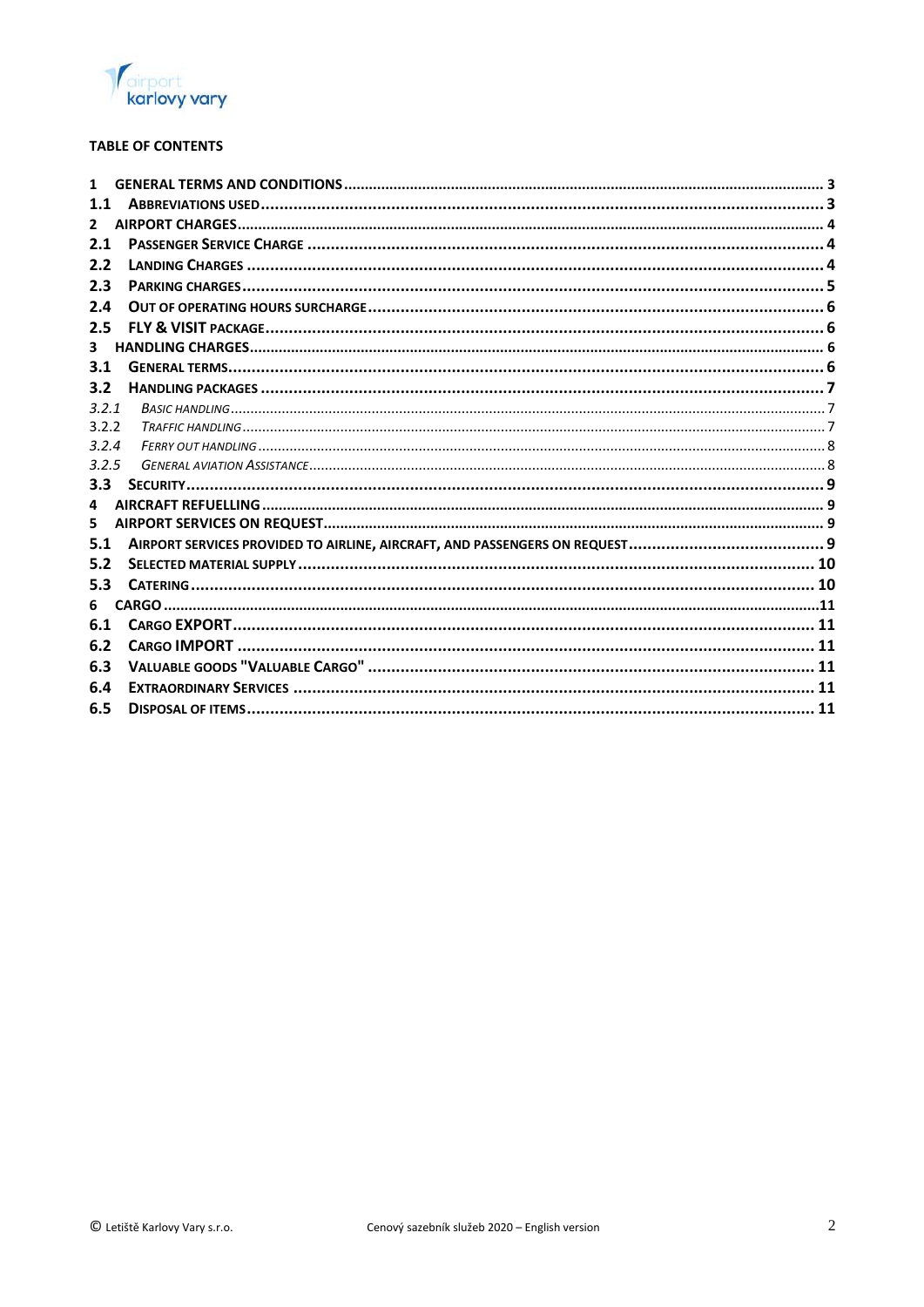

## <span id="page-2-0"></span>**1 General Terms and Conditions**

- The Airport Price List as published by Karlovy Vary Airport Ltd., the operator of Karlovy Vary Airport and Airport Handling services (hereinafter referred to as the "Airport Operator"), contains the price for using the airport and for selected handling services in the form of individual charges and rules for the period effective from 01<sup>st</sup> April 2020 onward.
- The price for services provided by the Airport Operator, which are associated with the operation of an aircraft, must be paid prior the departure of the aircraft; specific rules are applied for operators which have signed Services and payment contract with Airport Operator;

**All prices published in this Airport Price List are prices without value added tax (VAT).** The tax regulation is governed by the law No. 235/2004 Coll. in Value added tax as amended.

In the case of non-standard requirements for services not mentioned in this List, the contractual price will be negotiated and used.

# <span id="page-2-1"></span>*1.1 Abbreviations used*

APN - Apron ASU – Air Starter Unit BEK - Security Check GPU - Ground Power Unit LKKV - Airport Karlovy Vary MTOW - Maximum Take-off Weight SAR - Search and Rescue flights SRA – Security Restricted Ares of the airport ATC - Air Traffic Control CAA - Civil Aviation Authority SGHA – Standard Ground Handling Agreement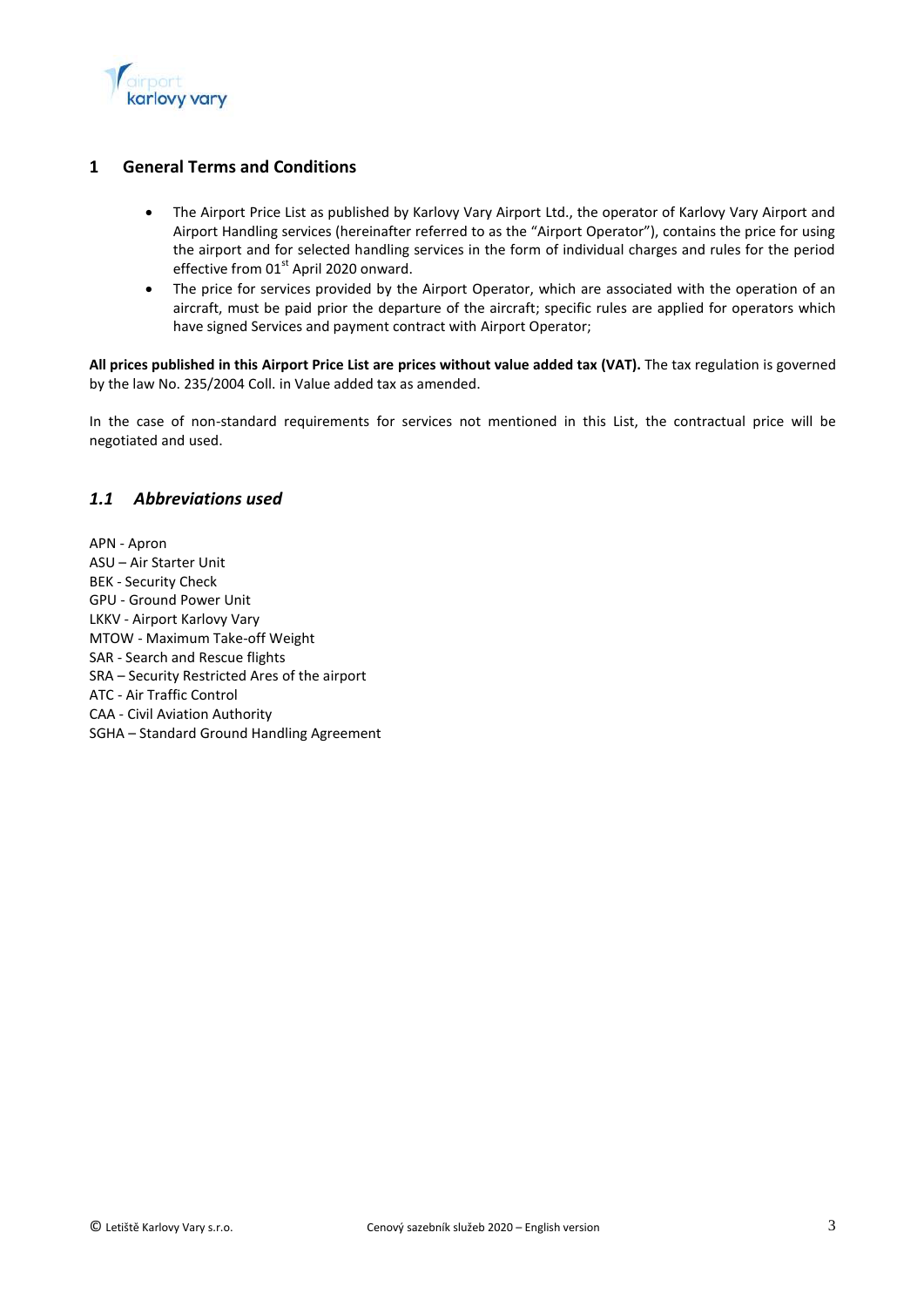

## <span id="page-3-0"></span>**2 AIRPORT CHARGES**

## <span id="page-3-1"></span>*2.1 Passenger Service Charge*

The fee for use of the airport by passengers on international and domestic scheduled and non-scheduled flights the operating carriers shall pay for each departing passenger

#### **CZK 350.00**

Exemption from passenger service charge

- Passengers in direct transit.
- Children under 2 years of age.

The fee for use of the airport by passengers on general aviation flights, excluding crew members, the aircraft operator shall pay for each departing passenger

#### **CZK 100.00**

## <span id="page-3-2"></span>*2.2 Landing Charges*

The landing charge at Karlovy Vary Airport is calculated on the aircraft MTOW. The basis for calculating the landing charge is the maximum take-off weight of aircraft (MTOW) specified in the certificate of airworthiness of the airplane.

#### **Charge in CZK: aircraft MTOW (t) \* 300**

Note: MTOW is substituted in whole tonnes rounded up, for example, 2560 kg = 3.00 t, 21866 kg 22.00 tons

Flights of the following aircraft exempted from landing charges:

- Flight that returns due to technical problems or weather conditions at the departure airport and aircraft forced to make an emergency landing
- SAR flights,
- Flights by CAA and ANS CR performing control and inspection lights ordered by or in the interest of LKKV
- Air ambulance flights causally related to the human life rescue,
- Flights performed exclusively for the transport of Royalty, Heads of State and Government, Ministers on official missions.

#### **Landing charges for Training flights**

Training flights landing charges is calculated on the aircraft MTOW. The basis for calculating the landing fee is the maximum take-off weight of aircraft (MTOW) specified in the certificate of airworthiness of the airplane.

Charge in CZK: 50% discount from standard landing charge is applied

Note: Training charge discount is applicable on working days only..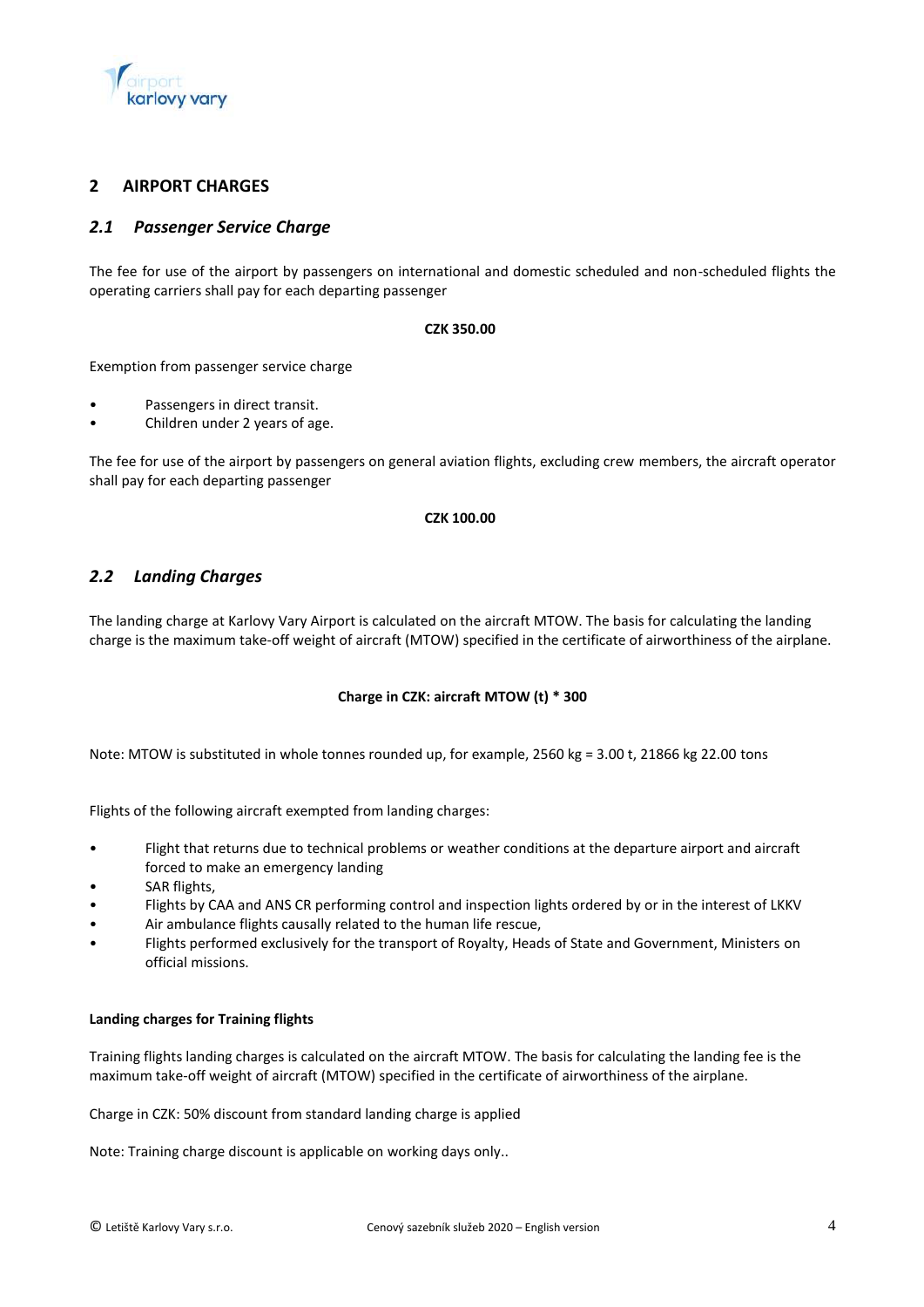

The training flight (with no passengers) shall be reported 24 hours in advance (using the SITA network (KLVCZXH), email handling@airport-k-vary.cz or fax +420 353 360 636)

The aircraft operators based at Karlovy Vary Airport are charged according to Contractual agreement in the field of cooperation in securing the aircraft operation at LKKV.

#### **Safety lighting equipment**

The use of the safety lighting equipment during the training flights will be charged for each touch and go movement in amount of 100, - CZK for each movement.

#### <span id="page-4-0"></span>*2.3 Parking charges*

The maximum take-off weight of the aircraft (MTOW) as specified in the certificate of airworthiness and the length of parking in hours are used to calculate the parking charges.

Aprons APN M, APN W, APN E

Charge for every hour and tonne MTOW (t):

**From 05.00 - 19.00 LT in CZK: 14 From 19.00 - 05.00 LT in CZK: 7**

Long-term parking on the aprons

#### **Charge for every week and tonne MTOW (t) in CZK: 700**

Note: MTOW is substituted in whole tonnes rounded up, for example, 2560 kg = 3.00 t, 21866 kg 22.00 tons

Rates for the long-term parking over 1 month are based on the contractual agreement with the airport operator.

Aircrafts exempted from the apron parking charges:

- First two hours for aircraft with declared seating capacity less than 200 passengers and first four hours for aircraft with declared seating capacity equal to or greater than 200 passengers
- delayed flights due to weather conditions or waiting for the take-off clearance or emergency landings
- SAR flights,
- CAA and ANS CR flight performing control and inspection flights carried out on request or in the interest of LKKV,
- Air ambulance flights causally related to the human life rescue,
- Flights performed exclusively for the transport of Royalty, Heads of State and Government, Ministers on official missions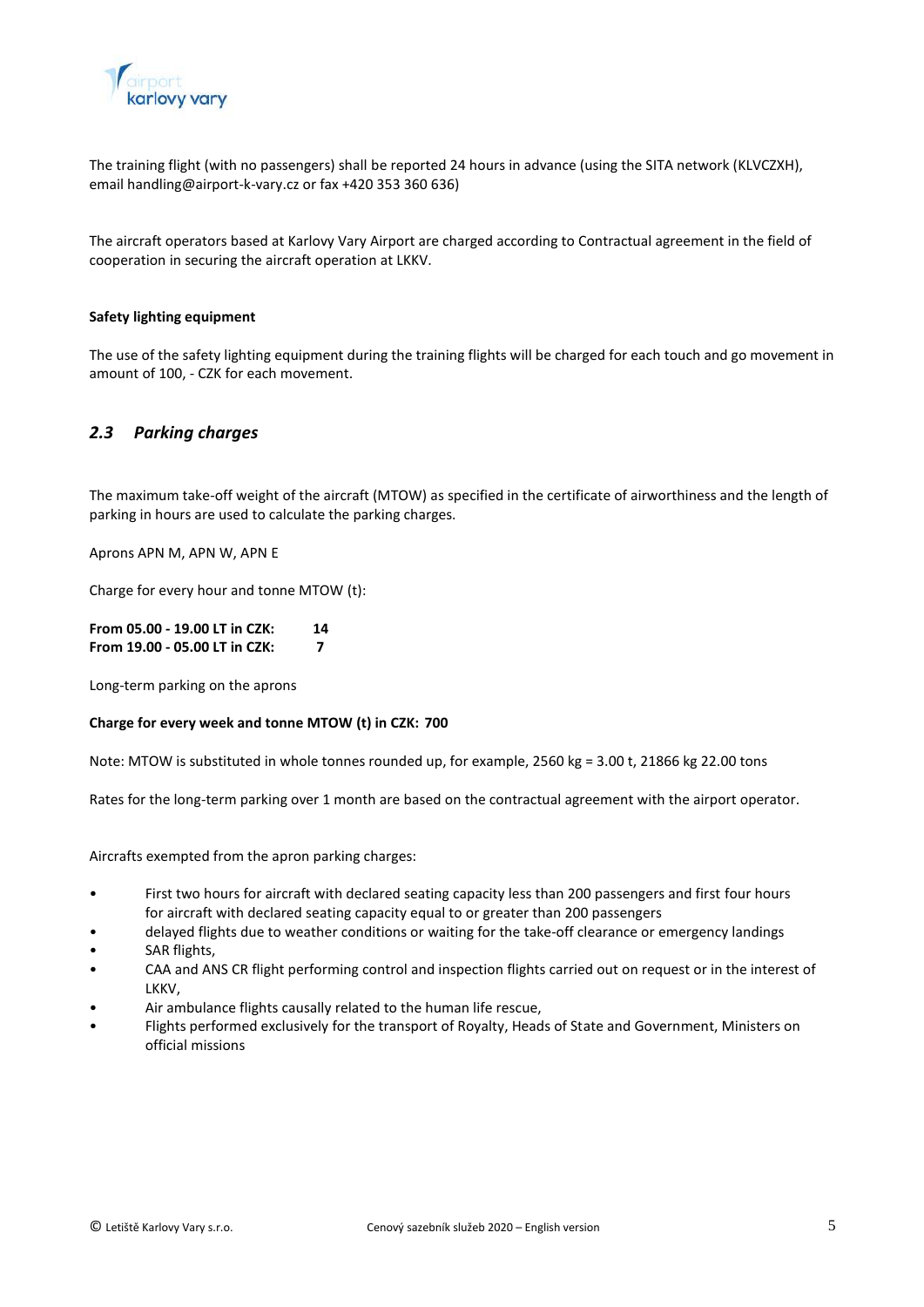

# <span id="page-5-0"></span>*2.4 Out of operating hours surcharge*

Besides of published charges the surcharge is applied to cover extra operational costs for each initiated hour of operation of the airport out of published operational hours. The surcharge is accounted from the time stated in the service order and it is calculated for every hour the airport remains in operations out off the published operational hours.

Applicable surcharge (per hour or part thereof):

| For aircrafts requiring fire-fighting category 4 or less | CZK 10 000.00 |
|----------------------------------------------------------|---------------|
| For aircrafts requiring fire-fighting category 5 to 7    | CZK 15 000.00 |

## <span id="page-5-1"></span>*2.5 FLY & VISIT package*

The FLY & VISIT package offers to private owners and operators of small general aviation aircraft, including ultralight aircrafts, up to MTOW 2.000kg a new attractive package of services.

The service package includes a landing fee, aircraft parking within 48 hours, assistance from handling staff upon arrival and before departure, and free taxi transport to and from the city centre.

#### **The package price for the aircraft with MTOW less than 1.000kg is CZK 950,41 (1.150 including VAT) The package price for the aircraft with MTOW less than 2.000kg is CZK 1.115,70 (1.350 including VAT)**

Service must be ordered at least 2 hours before landing at the airport handling office tel. +420 353 360 611, +420 731 195 004; e-mail[: handling@airport-k-vary.cz,](mailto:handling@airport-k-vary.cz) or on airport web site and is applied during the operating hours only.

## <span id="page-5-2"></span>**3 HANDLING CHARGES**

## <span id="page-5-3"></span>*3.1 General terms*

By the Handling packages listed in this Airport price list are meant sets of partial handling services delivered to the aircraft operating scheduled or non-scheduled commercial flights and to the general aviation flights. Service package charge includes all declared services. Other services, which are not part of the particular set of handling service, will be considered as additional services on demand and will be charged separately according to Airport services on request price list.

Invoice payments are possible for contractual customers only or in case there is a binding written order for services in place. By signing the contract with the airport operator - provider of airport ground handling services the customer agrees with the range of services provided and its price.

Handling will not be charged in case of the following flights:

- Flights SAR
- CAA and ANS CR performing control and inspection flights ordered or in the interest of LKKV
- Air ambulance flights causally related to the human life rescue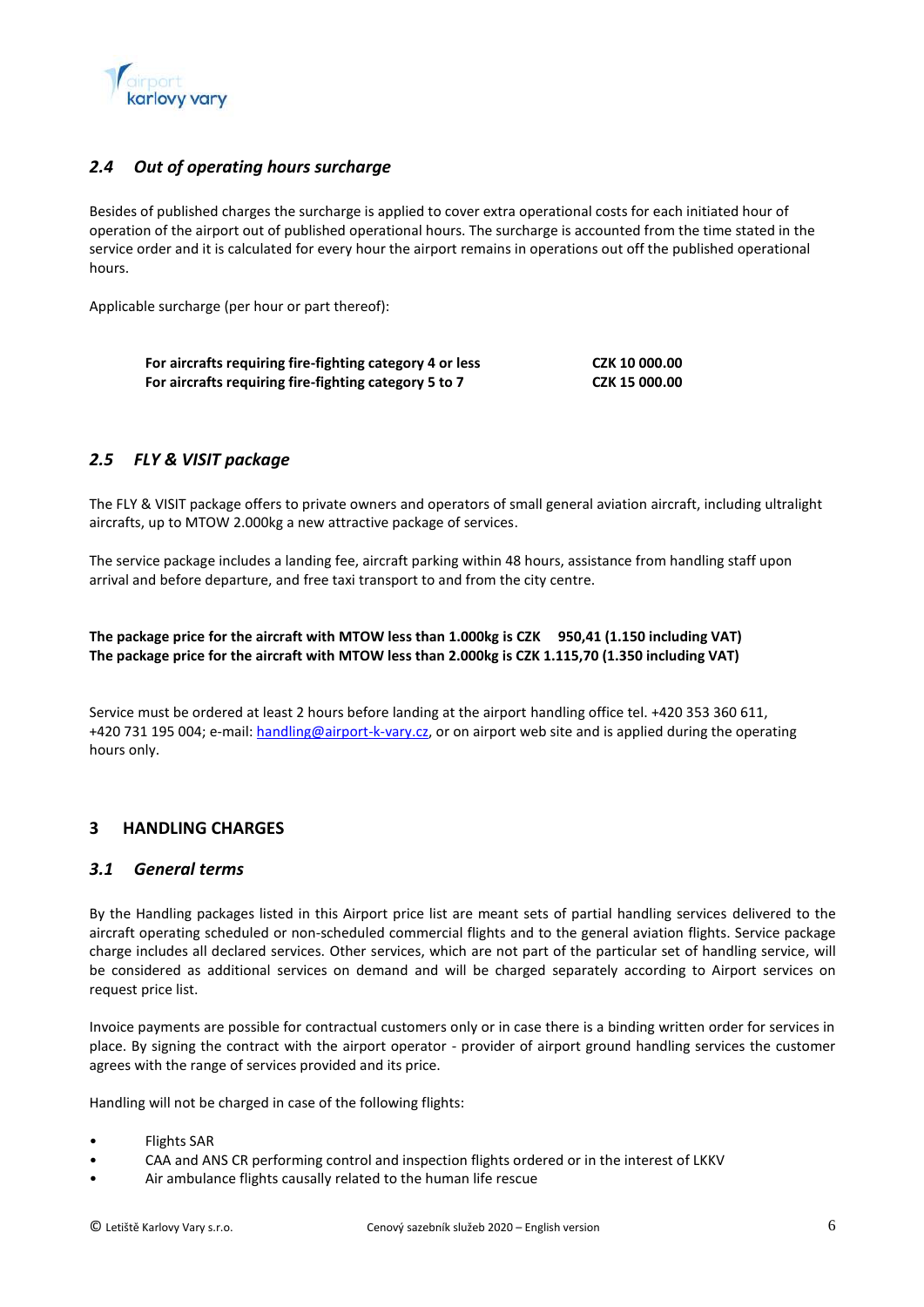

The selected handling package charges (i.e. minimum charge) are always billed to an aircraft with MTOW over 5.701 kg.

In case the flight is operated and declared as training flight according to 3.2.5. the assistance charge only may be applied also for aircrafts with MTOW over 5.701 kg.

## <span id="page-6-0"></span>*3.2 Handling packages*

#### <span id="page-6-1"></span>*3.2.1 Basic handling*

Basic handling package includes the following basic services only:

- Assistance by handling agent (issuance of ground handling orders, sending messages, providing information and necessary coordination)
- Standard services (guiding, chocking, assistance with engine turning off/on).
- GPU maximum of 60 min.
- Crew transport to/from aircraft
- Completion of operational documentation

Charges for Basic handling package according to MTOW:

| Up to 10000 kg    | <b>CZK 3.900</b> |
|-------------------|------------------|
| 10001-25000 kg    | <b>CZK 5.900</b> |
| 25001-50000 kg    | <b>CZK 7.900</b> |
| 50001 kg and over | <b>CZK 9.900</b> |

## <span id="page-6-2"></span>**3.2.2** *Traffic handling*

Traffic handling package is applied to the commercial flights with passengers on board and includes the following services only:

- Basic handling package services
- Passenger and baggage handling
- Crew, passengers, and cabin baggage security check
- Pushback

Charges for Traffic handling package according to MTOW:

| Up to 10000 kg     | CZK 5.500         |
|--------------------|-------------------|
| $10001 - 25000$ kg | <b>CZK 12.500</b> |
| 25001 - 50000 kg   | <b>CZK 14.500</b> |
| 50001 kg and over  | <b>CZK 16.500</b> |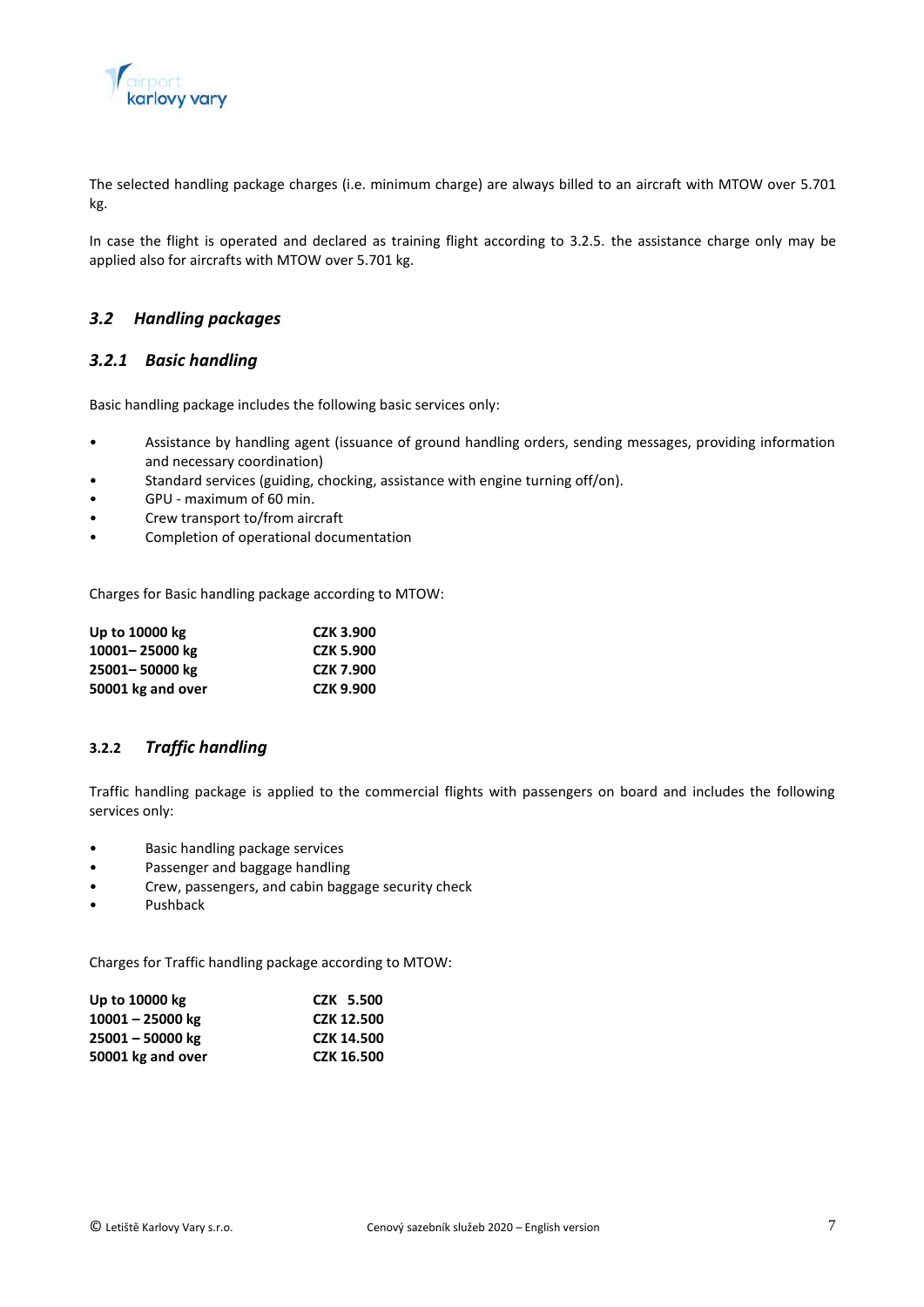

## **3.2.3** *Full handling*

Full handling package is applied to the scheduled and non-scheduled commercial flights with passengers on board and includes the following extended services:

- Traffic handling package services
- 2 passenger stairs
- Cleaning and cabin service
- Catering offload and upload

Charges for Full handling package according to MTOW:

| $25001 - 50000$ kg | <b>CZK 20.500</b> |
|--------------------|-------------------|
| 50001 kg and over  | <b>CZK 24.500</b> |

## <span id="page-7-0"></span>*3.2.4 Ferry out handling*

Ferry out handling package includes the full handling services 3.2.3 and is applied to the commercial flights with no passengers on departure

Charges for Ferry out handling package according to MTOW:

| 25001-50000kg    | <b>CZK 16.500</b> |
|------------------|-------------------|
| 50001kg and over | <b>CZK 20.500</b> |

#### <span id="page-7-1"></span>*3.2.5 General aviation Assistance*

Assistance includes only the marshalling of the aircraft to the stand and crew transportation from the aircraft to the terminal and back. Assistance must be paid by each operator of an aircraft with up to 5700 kg MTOW, which enters the apron/parking, stands area:

| Aircraft up to 2000 kg MTOW          | CZK 250.00  |
|--------------------------------------|-------------|
| Aircraft from 2 001 to 5 700 kg MTOW | CZK 500.00  |
| Aircraft from 5 701 kg MTOW          | CZK 1000.00 |

In the case of training flights, the assistance could be charged at 50% of the full rate, subject the flight was declared as a training one in advance.

The assistance rate for aircrafts from 5701 kg MTOW may be used only in cases of training flights and when no other services apart from marshalling are required. In all other cases the applicable price as per the Airport Price list will be charged accordingly.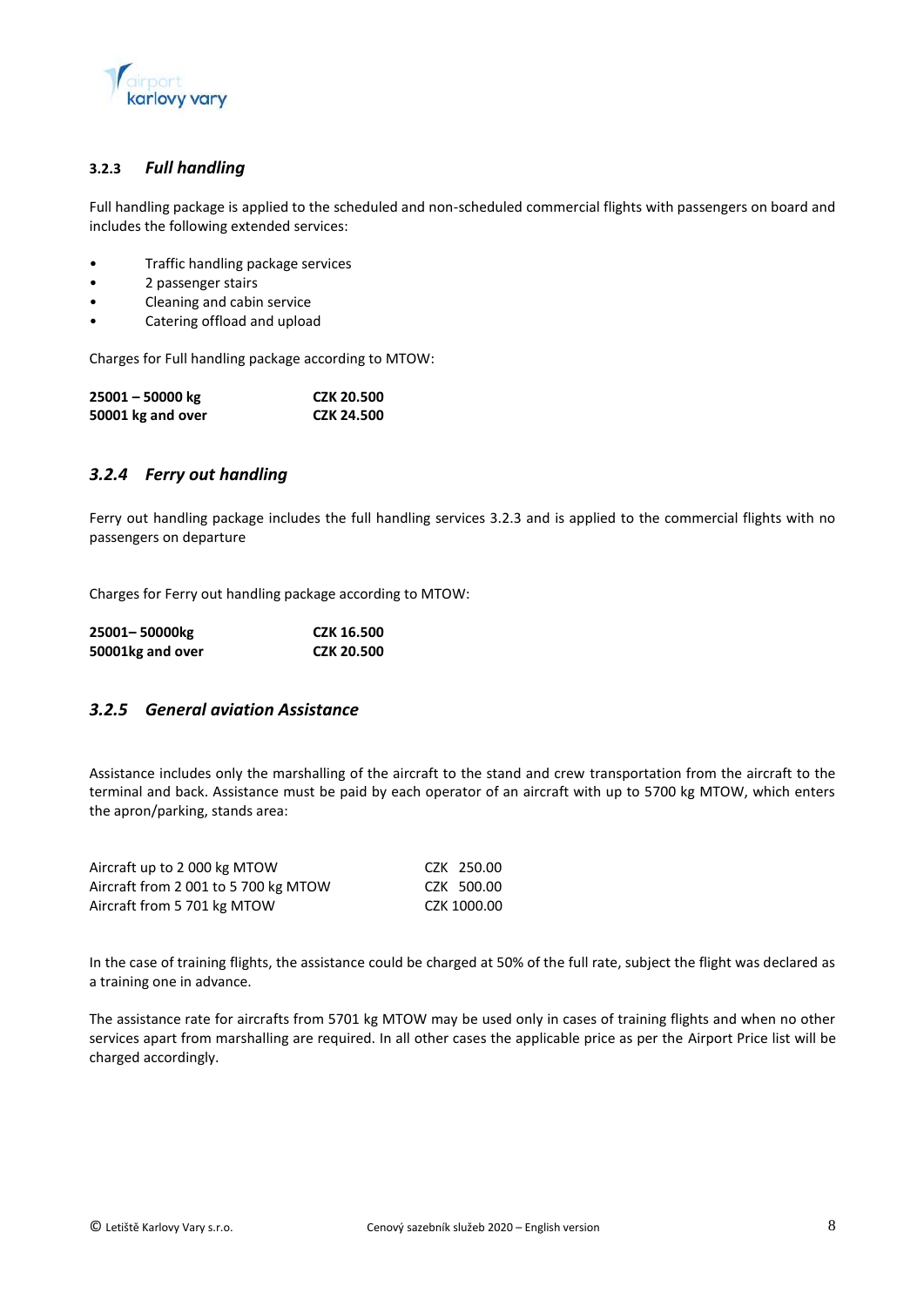

# <span id="page-8-0"></span>*3.3 Security*

- Physical surveillance of aircraft on the ramp on request CZK 500.00/1 hour or part thereof for each individual security officer.
- Issue and lending of ID card for permanent entry into the Security Restricted Area CZK 500.00/1 card; not applicable in cases of the first issue and regular renewal for airport operator employees.
- Issue and lending of an approval for permanent entrance to the Security Restricted Area CZK 500.00/1 card and 1 vehicle; not applicable to the airport operator and contractors who perform work on behalf of the airport operator based on the order or contract;
- Accompanying of person (persons) not entitled to access the airport SRA;, including the issuance of temporary permits for single-entry, each commenced hour CZK 300.00; not applicable to the airport operator and contractors who perform work on behalf of the airport operator based on the order or contract;
- Opening of the gates, physical inspection of the vehicle and surveillance at the entrance to the airport and SRA, each entry and the physical control of the vehicle, including the formalities (single temporary permission to enter) CZK 600.00; not applicable to the airport operator and contractors who perform work on behalf of the airport operator based on the order or contract;

## <span id="page-8-1"></span>**4 AIRCRAFT REFUELLING**

The aircraft re-fuelling services and sale of lubricants at Karlovy Vary Airport are provided by Total Ltd. Czech Republic. The information on current aviation fuel prices will be provided by handling department. Respective tax regimes applicable in the sales of aviation fuel are governed by the applicable laws (č.235/2004 Coll on VAT and č.353/2003 Coll. SD) and the specific type of individual flights.

# <span id="page-8-2"></span>**5 AIRPORT SERVICES ON REQUEST**

## <span id="page-8-3"></span>*5.1 Airport services provided to airline, aircraft, and passengers on request*

| <b>SERVICE</b>                                               | Unit charged        | <b>Price in</b><br><b>CZK</b> |
|--------------------------------------------------------------|---------------------|-------------------------------|
| Flight documentation print out - over 50pages                | $\mathbf{1}$        | 500,00                        |
| Check-in officer                                             | 1 hour *            | 350,00                        |
| Handling officer                                             | 1 hour $*$          | 350,00                        |
| Qualified worker (driver)                                    | 1 hour $*$          | 250,00                        |
| Baggage handler                                              | 1 hour *            | 200,00                        |
| VIP assistance (handling agent assistance, priority passport | 1 - 2 persons       | 1 000,00                      |
| control, baggage handling - aircraft to car)                 | 3 and more          | 2 000,00                      |
| Security officer                                             | 1 hour *            | 350,00                        |
| Anchoring - fixed anchor                                     | 1 hour *            | 310,00                        |
| Aircraft cleaning - aircraft with declared seating           |                     |                               |
| - up to 19 passengers incl.                                  | 1 hour *            | 700,00                        |
| - from 20 to 49 passengers                                   | 1 hour $*$          | 1 000,00                      |
| - from 50 to 99 passengers                                   | 1 hour $*$          | 2 000,00                      |
| - more than 100 passengers                                   | 1 hour *            | 2 600,00                      |
| Disinfection of A/C + use of disinfectant fluid              | 1 hour *            | 600,00                        |
| Baggage positive identification on carrier request           | 1 hour *            | 3 000,00                      |
| Assembly stairs                                              | 1 hour *            | 300,00                        |
| Drinking water supply                                        | <b>Full service</b> | 350,00                        |
| Drainage of the water incl. personnel                        | 15 minutes *        | 200,00                        |
| Toilet services                                              | 1 draining place    | 450,00                        |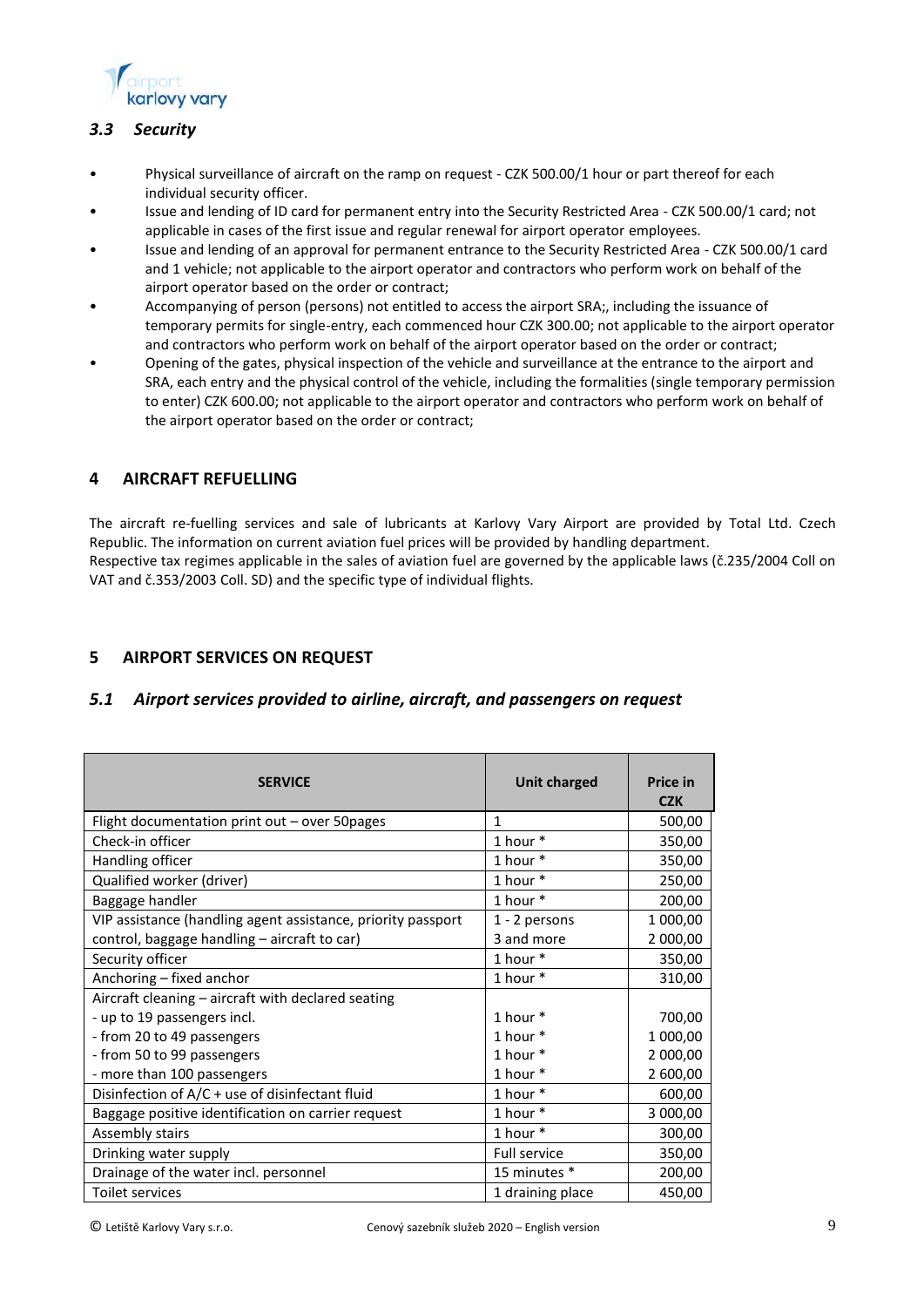

| Catering (load and offload) up to 20 kg (incl. security check) | 1 action          | 400,00   |
|----------------------------------------------------------------|-------------------|----------|
| Catering (load and offload) over 20 kg (incl. security check)  | 1 action          | 1 400,00 |
| Accumulator car incl. personnel                                | 15 minutes *      | 150,00   |
| Mechanical removal of the snow $-1$ person                     | 15 minutes *      | 200,00   |
| Forklift - loading A/C incl. personnel                         | 1 hour *          | 800,00   |
| A/C towing or pushback                                         | 1 action          | 600,00   |
| Fire assistance                                                | 1 hour *          | 1 200,00 |
| Decontamination of leakage of harmful substances (used         | 1 employee/1 hour | 600,00   |
| materials excluded)                                            | *                 |          |
| GPU                                                            | 30 minutes *      | 800,00   |
| Hot air unit + personnel                                       | 30 minutes *      | 300,00   |
| A/C - MTOW up to 25 000 kg<br>De-icing                         | 1 x               | 2 500,00 |
| - MTOW 25 001 - 50 000 kg                                      | 1 x               | 5 000,00 |
| - MTOW over 50 001 kg                                          | 1x                | 7 500,00 |
| Note: de-icing prices do not include the price of de-icing     |                   |          |
| fluids; the final cost will be calculated based on quantity of |                   |          |
| fluids used                                                    |                   |          |
| ASU (air starter unit)                                         | 1 start           | 2 000,00 |
| Passenger stairs                                               | 1 hour $*$        | 800,00   |
| Collection of garbage from A/C incl. disposal (not applicable  | 1 bag up to 5 kg  | 200,00   |
| to food and drink residues, used eating sets)                  | 1 bag up to 10 kg | 400,00   |
| Business lounge on departure incl. standard refreshment        | 1 person          | 500,00   |
| (not applied to passengers invited by an airline)              |                   |          |
| VIP lounge - incl. basic refreshment                           | 1 person max. 2   | 1 500,00 |
|                                                                | hours             |          |
| Baggage wrapping (incl. folia)                                 | 1 piece           | 85,00    |

**\*= The charge is applied for each commenced time unit specified in the pricelist**

# <span id="page-9-0"></span>*5.2 Selected material supply*

| Unit code | <b>MATERIAL</b>                                      | Unit charged | <b>Price in</b><br><b>CZK</b> |
|-----------|------------------------------------------------------|--------------|-------------------------------|
| 46644     | Polyethylene bags                                    | 1 piece      | 20,00                         |
| 46648     | De-icing fluid Safewing MP I - purchase price + 10%  | 1 litre      | calculated                    |
|           | De-icing fluid Safewing MP II - purchase price + 10% |              |                               |
| 46649     | SANI PACK – WC disinfection – purchase price $+10\%$ | 1 piece      | calculated                    |
| 46650     | Absorption material - purchase price + 10%           | $1$ kg       | calculated                    |

Provisions of the third-party services are subject to 10 % surcharge to the base charge. Delivery of material supply is charged with the 10% surcharge to the purchase price.

# <span id="page-9-1"></span>*5.3 Catering*

Supply of catering can be arranged on request. Meals are prepared by the external contractors based on the orders by the carrier through handling department.